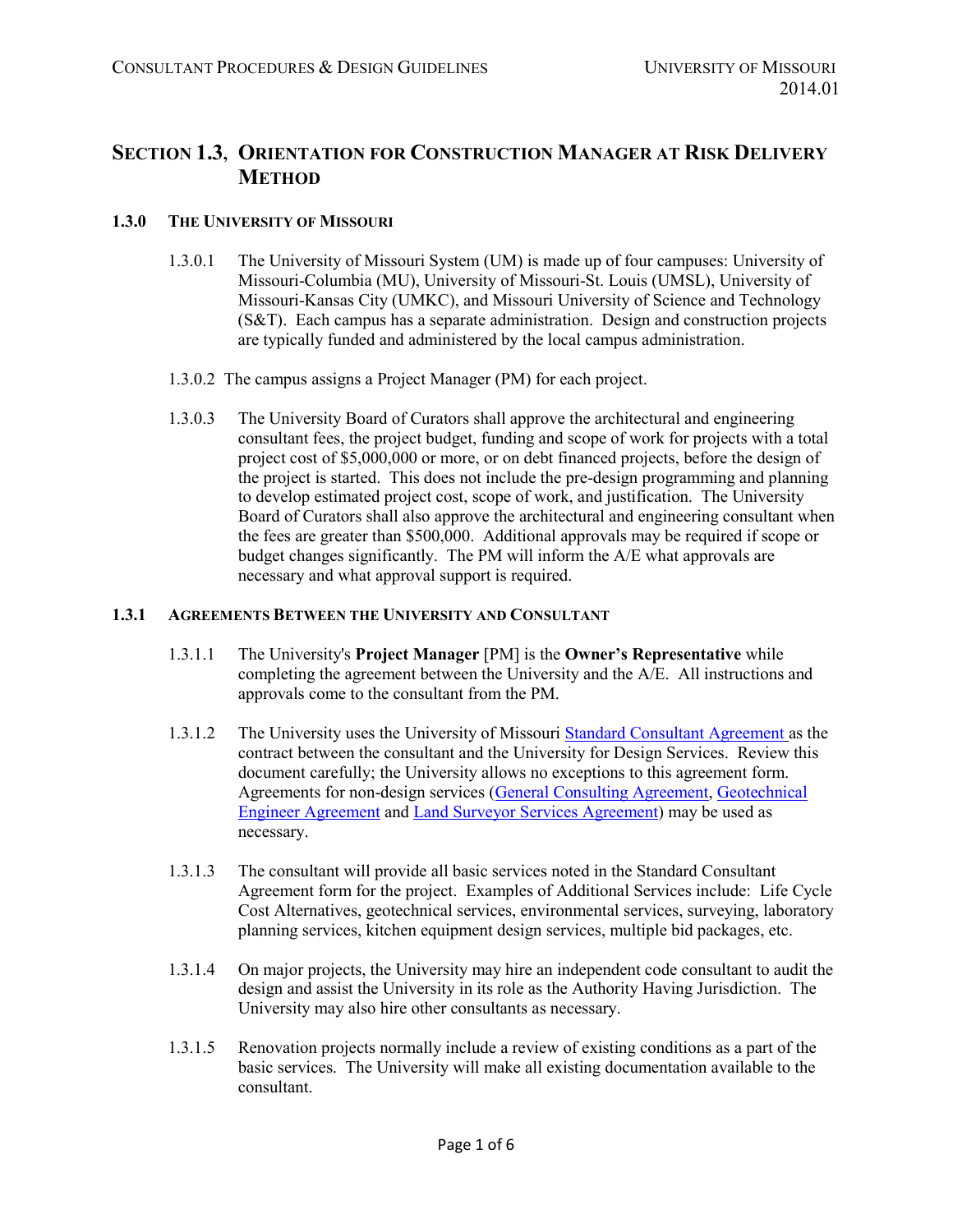- 1.3.1.6 On major projects, the University will stipulate the maximum design fee in the Request for Qualifications. On other engagements, the consultant will be asked for a fee proposal.
- 1.3.1.7 **Fee proposals** should include the consultant's perception of the University's project scope of work and recommended scope of services. The consultant will include proposed fee and estimate of reimbursable expenses, project schedule, and University provided information. On projects where the University has set a maximum fee in the Request for Qualifications, the consultant's proposed fee must be within the maximum fee stated in the RFQ. If the University adds additional scope of work to the project, a separate proposal will be requested for those services and it will be treated as additional services.
- 1.3.1.8 The PM will tell the consultant the expected fee structure [lump sum, not to exceed, or percentage of construction cost] and what exceptions may apply.
- 1.3.1.9 **Reimbursable and non-reimbursable expenses** are described in Exhibit B of the agreement. The consultant should discuss any potential reimbursable expenses with the PM before the proposal is submitted and a reimbursable budget should be established. Reimbursable expenses shall be approved in advance by the PM, will be paid at cost, and must be accompanied by supporting documentation and/or receipts.
- 1.3.1.10 The consultant's proposal shall identify **project milestones** and include two weeks for University review of submittals. For larger, more complex projects especially at later phases of review, longer review periods should be considered. The PM will provide the consultant with any University schedule requirements.
- 1.3.1.11 All **design review meetings** should be included in the consultant's basic services fee. Also, basic services include a prebid meeting, a pre-construction meeting, a punch-list inspection, and a final inspection.
- 1.3.1.12 The number of proposed **construction observation trips** should be identified by the consultant as a part of basic services during construction. Also, a per trip unit cost for additional construction trips should be identified. A trip refers to one person on site for one day and includes the issuance of any related meeting minutes and site visit reports.
- 1.3.1.13 Unless requested to provide services involving **asbestos containing materials** [ACM], the University will provide the consultant with the specification for ACM removal. The consultant assumes no design responsibility for work related to ACM removal.
- 1.3.1.14 The University requires a minimum of **\$1,000,000 professional liability insurance**. The PM will tell the consultant if additional professional liability insurance is required. Additional coverage may be required on major projects and/or projects that present unusual risks. The PM may require this as a reimbursable expense. The consultant may be asked to detail their current professional liability coverage and costs in determining the additional cost to the university.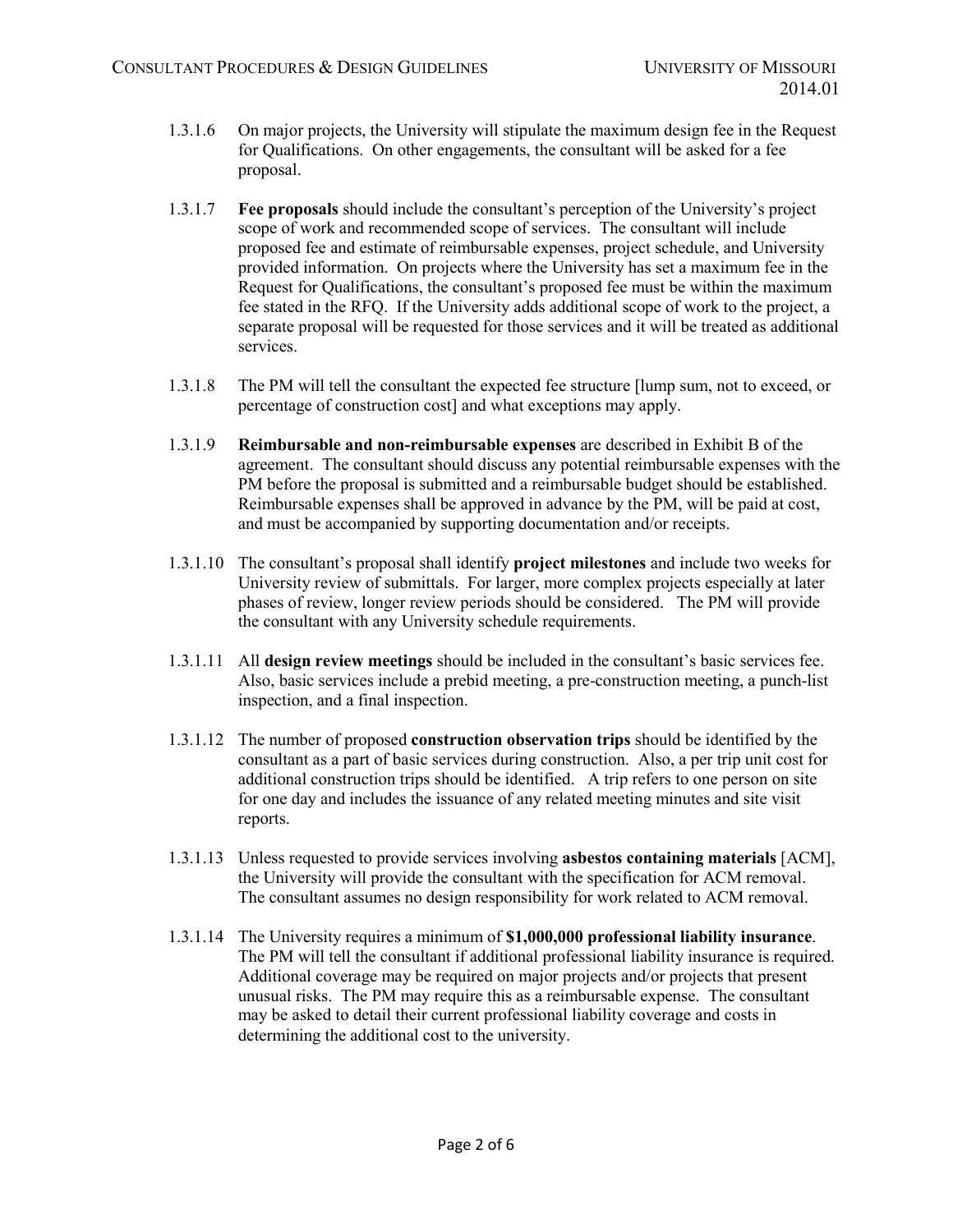- 1.3.1.15 The consultant shall submit proof of the required insurance with the signed agreement. The University will not execute the agreement or approve payments without approved insurance.
- 1.3.1.16 The University and/or the PM will provide instructions on how to submit payment requests. The process can vary from campus to campus. The university will not process payments unless an executed agreement is on file. In general, invoices must include a detail of the work completed, summarize the total bill for services to date, and note the amount of the current request.

### **1.3.2 DESIGN PROCESS AND APPROVAL**

- 1.3.2.1 Project Management
	- 1.3.2.1.1 The University's Project Manager [PM] is the Owner's Representative during the design of the project. All instructions and approvals come to the consultant from the PM. Services rendered but not requested by the PM will not be compensated.
	- 1.3.2.1.2 The PM manages the total project budget and requires the consultant to manage the construction budget in conjunction with the Construction Manager at Risk (CMR).
	- 1.3.2.1.3 The PM will manage internal University approvals and instruct the consultant accordingly.
	- 1.3.2.1.4 The consultant should insist on timely owner provided information and approvals. The University asks the consultant to notify the PM of owner related delays before the schedule is jeopardized.
	- 1.3.2.1.5 The consultant must notify the PM immediately if the consultant believes additional services are being requested by the University. This also applies to abandoned work. A fee must be negotiated and the agreement adjusted immediately.
- 1.3.2.2 Meetings and Stakeholders
	- 1.3.2.2.1 University projects normally involve many academic, student, and service groups as stakeholders in a project. The PM arranges for and coordinates the consultant's contact with these groups as well as with the CMR. Meetings are scheduled by the PM's office.
	- 1.3.2.2.2 Campus Facilities Management organizations provide numerous and varied services at each campus. The PM will arrange for and coordinate the consultant's contact with these groups.
	- 1.3.2.2.3 Meeting minutes are kept by the consultant and reviewed by the PM before issue. Meeting minutes should be issued to all participants within five working days.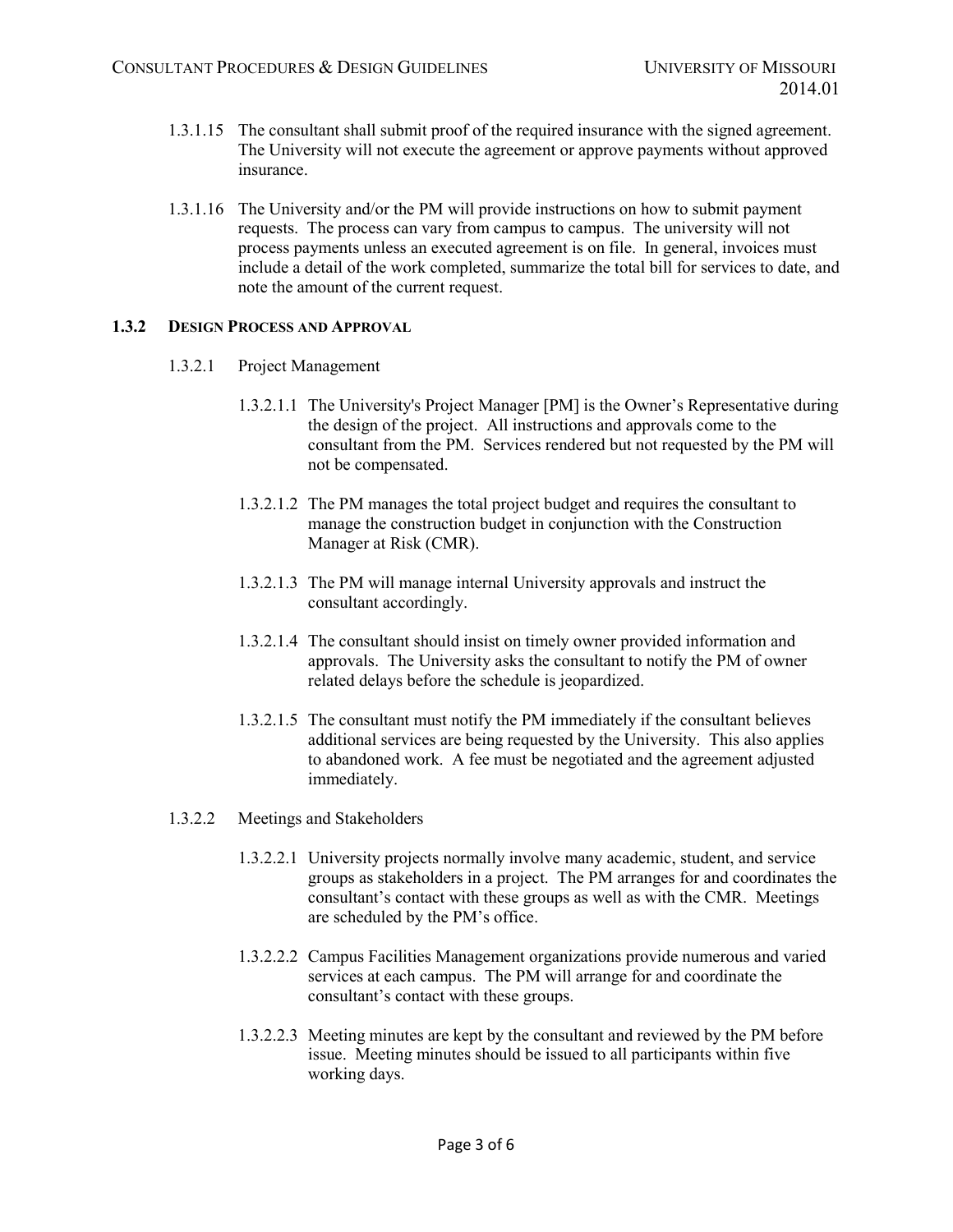1.3.2.2.4 The University asks the consultant to respect the University's time and conduct effective, productive meetings. The consultant should review meeting agendas with the PM in advance.

## 1.3.2.3 Submittals

- 1.3.2.3.1 The consultant is responsible for providing timely and complete submittals. The University will review the consultant's work for program conformance and constructability. Incomplete and/or poor quality submittals waste University and consultant time. The PM is authorized to reject incomplete submittals.
- 1.3.2.3.2 The consultant is responsible for the management and performance of their sub-consultants. Delay of a sub-consultant's part of a submittal is considered an incomplete submittal from the consultant.
- 1.3.2.3.3 Delay of a project due to incomplete submittals is the responsibility of the consultant.
- 1.3.2.3.4 Detailed submittal requirements are described in Section II.
- 1.3.2.3.5 The consultant will allow two weeks of University review time between submittal of review documents and the review meeting. The University considers the milestone achieved only when the review is complete per the consulting agreement.
- 1.3.2.3.6 Final review documents should be ready to issue for bid. This includes the technical specifications and required logs (Shop Drawing and Submittal Log, Operating Instructions and Service Manual Log, and Close Out Submittal Log) in the Special Conditions.
- 1.3.2.3.7 The University will supply the CMR with an electronic copy of the Special Conditions. The PM will work with the CMR to tailor this for the project. The PM will supply the pre-printed Division 1 bidding documents when the CMR is instructed to advertise the project. The consultant will be given a copy to review.

### 1.3.2.4 Electronic Documents

- 1.3.2.4.1 The University requires electronic files of design drawings to interface with campus facilities management software. The consultant should coordinate the format and media with the PM. All contract documents and studies shall be furnished to the University in an electronic format, in addition to a hard copy format.
- 1.3.2.4.2 Each review submittal will be provided in PDF format to the campus PM. The PM may elect to print review sets from the PDF file provided. Electronic versions provided shall be identical to any printed or plotted versions provided by the consultant.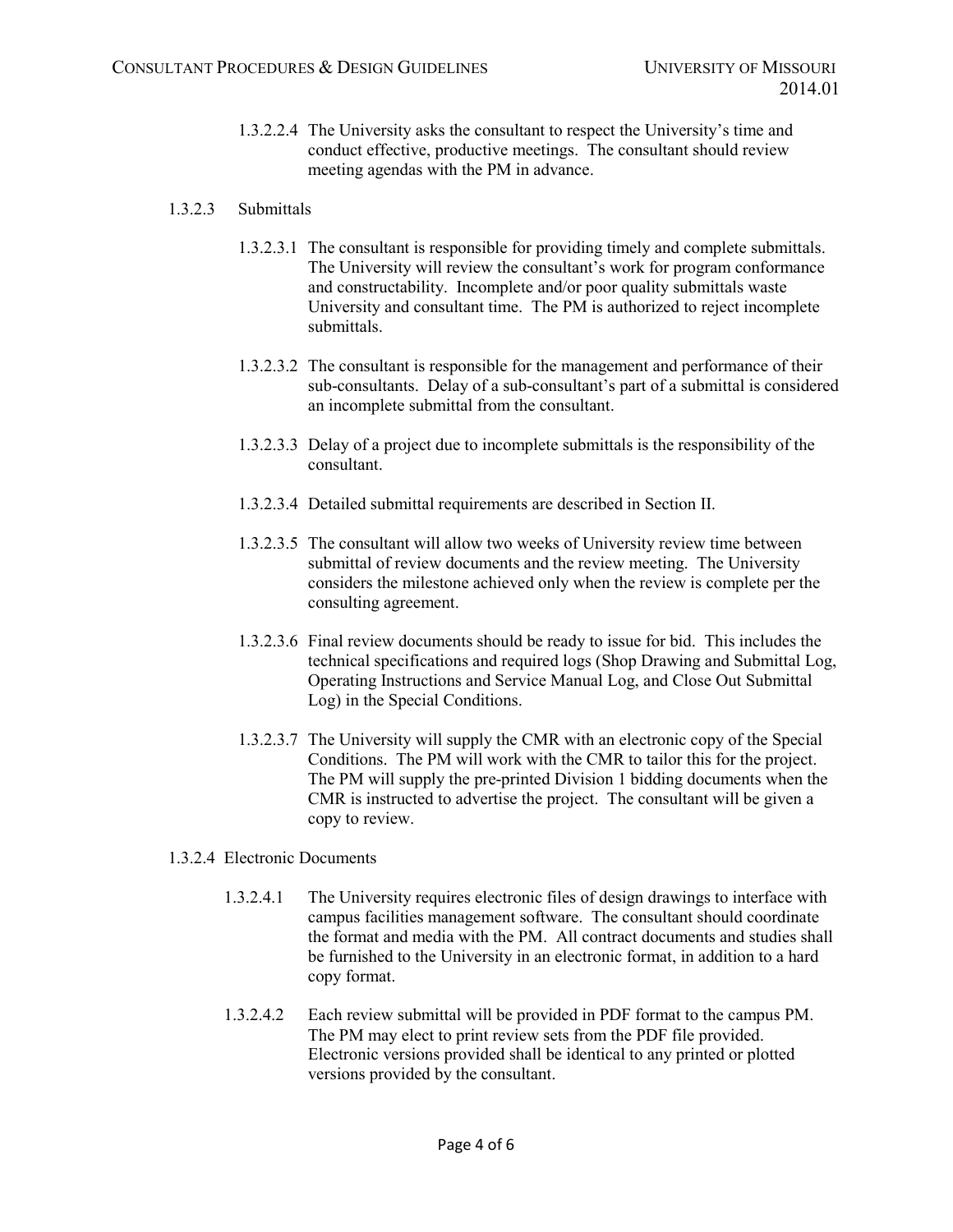- 1.3.2.4.3 The Project Manual will be submitted as one file per volume of project manual to be printed and bound with a direct correlation between electronic files and printed volume. Bookmarks will be set in the file for title page, table of contents and each numbered technical specification section.
- 1.3.2.4.4 Drawings shall be submitted as one file per drawing volume to be printed and bound. Bookmarks shall be set for each sheet of the drawings by drawing designation, i.e. sheet number.

# **1.3.3 BIDDING**

- 1.3.3.1 The PM coordinates the **advertisement** with the CMR after the final review documents are approved.
- 1.3.3.2 **Addenda** are part of the contract documents and will be expeditiously distributed to all planholders and plan rooms at least 72 hours before the bids are due.
- 1.3.3.3 The CMR assisted by the PM and consultant, will hold a **prebid meeting** if required by the agreement. Plan holders are invited to attend to ask questions about the drawings and specifications and to inspect the project site. The consultant will be asked to describe the project and point out important facets of the work and schedule. Simple clarifications can be made in response to questions. Other questions will be recorded and clarified by addenda. Questions requiring interpretations by the consultant will be answered by addenda. Pre-bid meeting minutes are not required and in no case will pre-bid meeting minutes be sent out with an addendum.
- 1.3.3.4 The Consultant will assist the owner in evaluating the bids received by the CMR.

# **1.3.4 CONSTRUCTION**

- 1.3.4.1 Once the project is in construction, the **Owner's Representative** is no longer the PM. The construction project manager (CPM) is now the Owner's Representative. All instructions and approvals come to the consultant from the CPM. Services rendered but not requested by the CPM will not be compensated. This includes site visits.
- 1.3.4.2 **Communications** during construction, including letters, memos, directives, etc., flow through the CPM with the exception of shop drawings which are submitted directly to the consultant. The CPM will review communications with the consultant and the contractor at the pre-construction meeting.
- 1.3.4.3 The consultant must prepare a final **punch list**, by room, system, or area, and send the requested number of copies to the owner's representative, who will make them available to the contractor. The consultant must field verify completion of punch list.
- 1.3.4.4 The CPM will schedule the **final inspection**. The consultant, owner, and contractor must inspect the work, system by system and room by room, if appropriate, making a record of deficiencies or corrections required to fully comply with the contract documents.